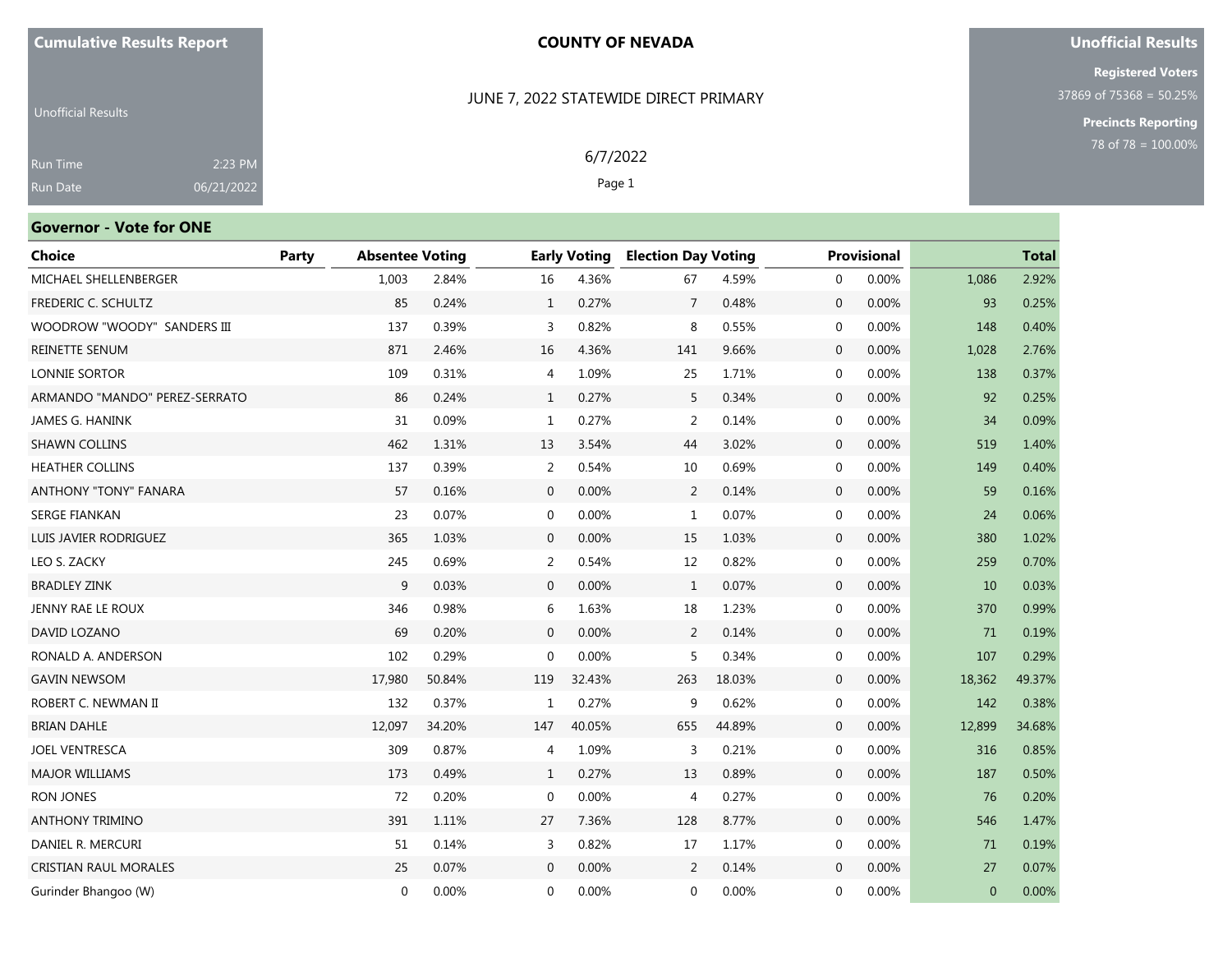| <b>Cumulative Results Report</b> |  |  |
|----------------------------------|--|--|
|----------------------------------|--|--|

JUNE 7, 2022 STATEWIDE DIRECT PRIMARY

6/7/2022 Page 2

#### **Unofficial Results**

**Registered Voters** 37869 of 75368 = 50.25%

**Precincts Reporting**

|                 | <b>Unofficial Results</b> |            |  |
|-----------------|---------------------------|------------|--|
| <b>Run Time</b> |                           | 2:23 PM    |  |
| <b>Run Date</b> |                           | 06/21/2022 |  |

# **Governor - Vote for ONE**

| Choice         | Party       |          | <b>Absentee Voting</b> |  | Early Voting |    | <b>Election Day Voting</b> |   | <b>Provisional</b> | <b>Total</b> |                |
|----------------|-------------|----------|------------------------|--|--------------|----|----------------------------|---|--------------------|--------------|----------------|
| Jeff Scott (W) |             | $\Omega$ | 0.00%                  |  | $0.00\%$     | 0  | 0.00%                      | 0 | $0.00\%$           | 0            | 0.00%          |
|                | Cast Votes: | 35,367   | 100.00%                |  | 367 100.00%  |    | 1,459 100.00%              |   | 0.00%              |              | 37,193 100.00% |
|                | Undervotes: | 649      |                        |  |              | 8  |                            |   |                    | 659          |                |
|                | Overvotes:  |          |                        |  |              | 15 |                            |   |                    | 17           |                |

#### **Lieutenant Governor - Vote for ONE**

| <b>Choice</b>                | Party       | <b>Absentee Voting</b> |                |                | <b>Early Voting</b> | <b>Election Day Voting</b> |         |                | <b>Provisional</b> |                | <b>Total</b> |
|------------------------------|-------------|------------------------|----------------|----------------|---------------------|----------------------------|---------|----------------|--------------------|----------------|--------------|
| <b>CLINT W. SAUNDERS</b>     |             | 1,839                  | 5.45%          | 22             | 6.09%               | 167                        | 11.79%  | $\mathbf{0}$   | 0.00%              | 2,028          | 5.71%        |
| WILLIAM CAVETT "SKEE" SAACKE |             | 541                    | 1.60%          | 5              | 1.39%               | 27                         | 1.91%   | $\overline{0}$ | 0.00%              | 573            | 1.61%        |
| DAVID HILLBERG               |             | 433                    | 1.28%          | 13             | 3.60%               | 69                         | 4.87%   | $\mathbf 0$    | 0.00%              | 515            | 1.45%        |
| ANGELA E. UNDERWOOD JACOBS   |             | 7,823                  | 23.18%         | 123            | 34.07%              | 464                        | 32.77%  | $\overline{0}$ | 0.00%              | 8,410          | 23.68%       |
| <b>DAVID FENNELL</b>         |             | 4,480                  | 13.28%         | 73             | 20.22%              | 378                        | 26.69%  | $\mathbf{0}$   | 0.00%              | 4,931          | 13.88%       |
| ELENI KOUNALAKIS             |             | 17,551                 | 52.01%         | 114            | 31.58%              | 269                        | 19.00%  | $\overline{0}$ | 0.00%              | 17,934         | 50.49%       |
| <b>MOHAMMAD ARIF</b>         |             | 416                    | 1.23%          | 2              | 0.55%               | 24                         | 1.69%   | $\mathbf 0$    | 0.00%              | 442            | 1.24%        |
| JEFFREY HIGHBEAR MORGAN      |             | 661                    | 1.96%          | 9              | 2.49%               | 18                         | 1.27%   | $\overline{0}$ | 0.00%              | 688            | 1.94%        |
| James Orlando Ogle (W)       |             | $\mathbf 0$            | 0.00%          | $\overline{0}$ | 0.00%               | $\mathbf{0}$               | 0.00%   | $\mathbf{0}$   | 0.00%              | $\overline{0}$ | 0.00%        |
|                              | Cast Votes: |                        | 33,744 100.00% | 361            | 100.00%             | 1,416                      | 100.00% | $\mathbf{0}$   | 0.00%              | 35,521         | 100.00%      |
|                              | Undervotes: | 2,272                  |                | 9              |                     | 64                         |         | $\mathbf 0$    |                    | 2,345          |              |
|                              | Overvotes:  | $\mathbf 0$            |                |                |                     | 2                          |         | $\Omega$       |                    |                |              |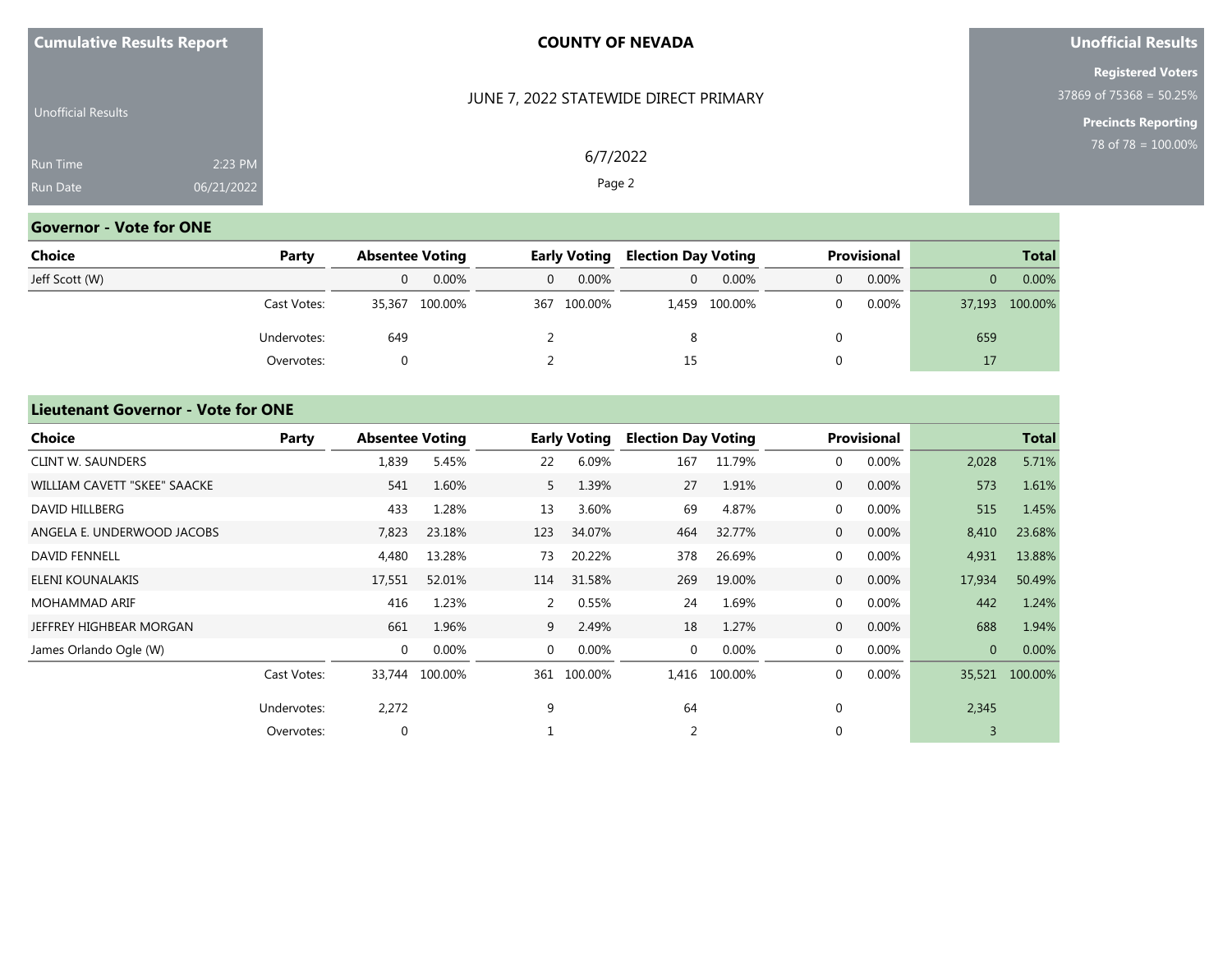#### JUNE 7, 2022 STATEWIDE DIRECT PRIMARY

6/7/2022 Page 3

#### **Unofficial Results**

**Registered Voters** 37869 of 75368 = 50.25%

**Precincts Reporting**

| <b>Unofficial Results</b> |            |  |
|---------------------------|------------|--|
| <b>Run Time</b>           | 2:23 PM    |  |
| Run Date                  | 06/21/2022 |  |

# **Secretary of State - Vote for ONE**

| Choice                 | Party       | <b>Absentee Voting</b> |         |             | <b>Early Voting</b> | <b>Election Day Voting</b> |               |                | <b>Provisional</b> |          | <b>Total</b> |
|------------------------|-------------|------------------------|---------|-------------|---------------------|----------------------------|---------------|----------------|--------------------|----------|--------------|
| JAMES "JW" PAINE       |             | 2,478                  | 7.29%   | 30          | 8.31%               | 239                        | 16.70%        | $\overline{0}$ | 0.00%              | 2,747    | 7.68%        |
| RACHEL HAMM            |             | 4,268                  | 12.56%  | 97          | 26.87%              | 430                        | 30.05%        | $\overline{0}$ | $0.00\%$           | 4,795    | 13.41%       |
| MATTHEW D. CINQUANTA   |             | 339                    | 1.00%   | 6           | 1.66%               | 57                         | 3.98%         | $\overline{0}$ | 0.00%              | 402      | 1.12%        |
| RAUL RODRIGUEZ JR.     |             | 577                    | 1.70%   | 14          | 3.88%               | 57                         | 3.98%         | $\overline{0}$ | 0.00%              | 648      | 1.81%        |
| <b>GARY N. BLENNER</b> |             | 792                    | 2.33%   | $7^{\circ}$ | 1.94%               | 43                         | 3.00%         | $\overline{0}$ | $0.00\%$           | 842      | 2.35%        |
| <b>ROB BERNOSKY</b>    |             | 6,376                  | 18.77%  | 81          | 22.44%              | 289                        | 20.20%        | $\overline{0}$ | 0.00%              | 6,746    | 18.86%       |
| SHIRLEY N. WEBER       |             | 19,145                 | 56.35%  | 126         | 34.90%              | 316                        | 22.08%        | $\overline{0}$ | 0.00%              | 19,587   | 54.76%       |
| Desmond A Silveira (W) |             | $\mathbf{0}$           | 0.00%   | $\Omega$    | $0.00\%$            | $\mathbf 0$                | 0.00%         | $\overline{0}$ | 0.00%              | $\Omega$ | 0.00%        |
|                        | Cast Votes: | 33,975                 | 100.00% |             | 361 100.00%         |                            | 1,431 100.00% | $\overline{0}$ | 0.00%              | 35,767   | 100.00%      |
|                        | Undervotes: | 2,041                  |         | 10          |                     | 49                         |               | $\mathbf 0$    |                    | 2,100    |              |
|                        | Overvotes:  | $\mathbf 0$            |         | $\mathbf 0$ |                     | 2                          |               | $\Omega$       |                    | 2        |              |

# **Controller - Vote for ONE**

| <b>Choice</b>       | Party       | <b>Absentee Voting</b> |         |             | <b>Early Voting</b> | <b>Election Day Voting</b> |         |                | <b>Provisional</b> |        | <b>Total</b>   |
|---------------------|-------------|------------------------|---------|-------------|---------------------|----------------------------|---------|----------------|--------------------|--------|----------------|
| <b>LANHEE CHEN</b>  |             | 14,358                 | 41.89%  | 226         | 62.60%              | 1,063                      | 74.44%  | $\overline{0}$ | 0.00%              | 15,647 | 43.39%         |
| MALIA M. COHEN      |             | 8,202                  | 23.93%  | 58          | 16.07%              | 130                        | 9.10%   | $\mathbf 0$    | 0.00%              | 8,390  | 23.27%         |
| <b>STEVE GLAZER</b> |             | 2,912                  | 8.50%   | 20          | 5.54%               | 54                         | 3.78%   | $\overline{0}$ | 0.00%              | 2,986  | 8.28%          |
| <b>RON GALPERIN</b> |             | 2,188                  | 6.38%   | 17          | 4.71%               | 30                         | 2.10%   | $\mathbf 0$    | 0.00%              | 2,235  | 6.20%          |
| <b>YVONNE YIU</b>   |             | 5,485                  | 16.00%  | 29          | 8.03%               | 93                         | 6.51%   | $\overline{0}$ | 0.00%              | 5,607  | 15.55%         |
| <b>LAURA WELLS</b>  |             | 1,128                  | 3.29%   | 11          | 3.05%               | 58                         | 4.06%   | $\mathbf{0}$   | 0.00%              | 1,197  | 3.32%          |
|                     | Cast Votes: | 34,273                 | 100.00% |             | 361 100.00%         | 1,428                      | 100.00% | $\Omega$       | 0.00%              |        | 36,062 100.00% |
|                     | Undervotes: | 1,743                  |         | 10          |                     | 51                         |         | $\Omega$       |                    | 1,804  |                |
|                     | Overvotes:  | $\mathbf{0}$           |         | $\mathbf 0$ |                     | 3                          |         |                |                    | 3      |                |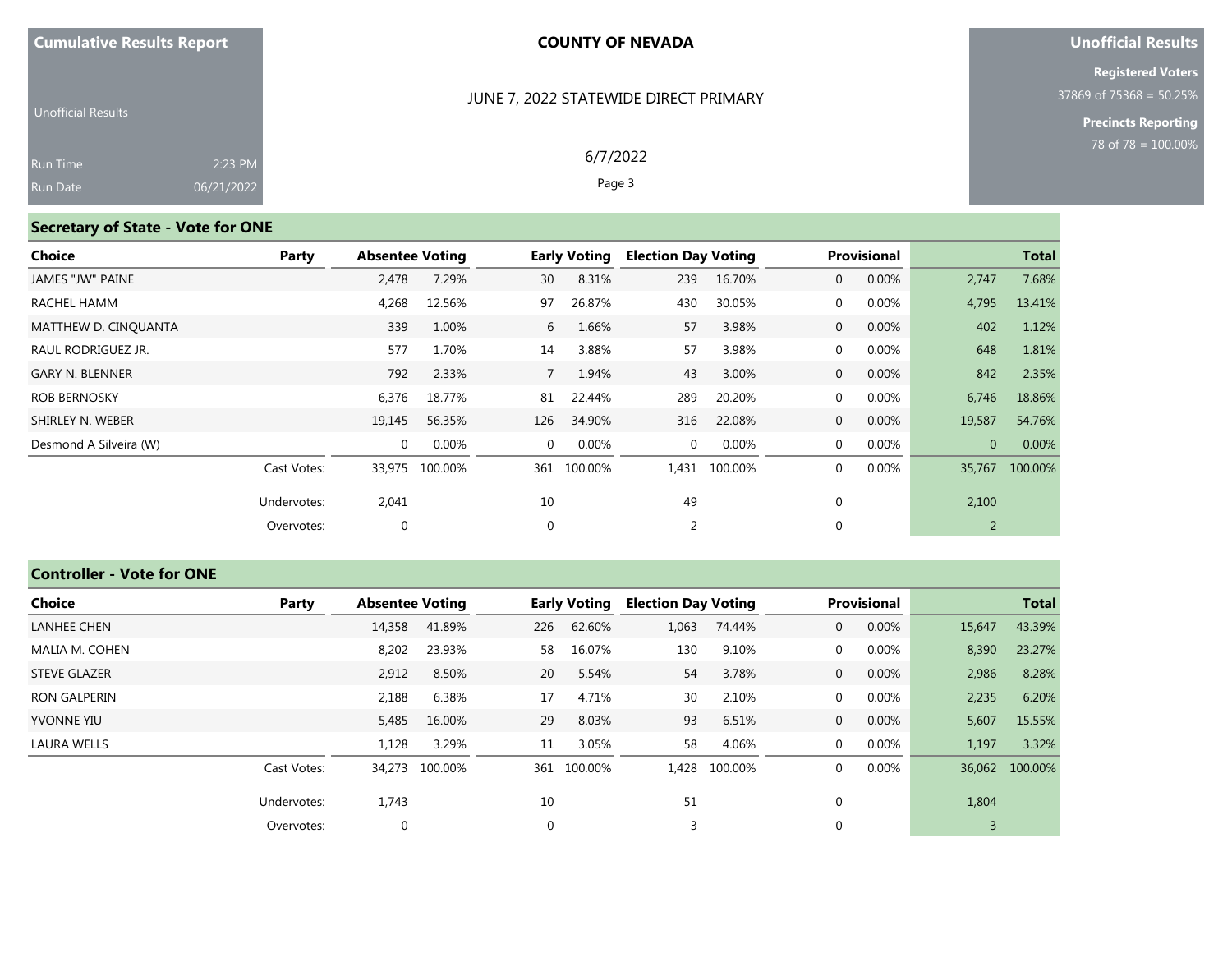|  |  |  | <b>Cumulative Results Report</b> |
|--|--|--|----------------------------------|
|--|--|--|----------------------------------|

#### JUNE 7, 2022 STATEWIDE DIRECT PRIMARY

6/7/2022 Page 4

#### **Unofficial Results**

**Registered Voters** 37869 of 75368 = 50.25%

**Precincts Reporting**

| Unofficial Results |            |  |
|--------------------|------------|--|
| <b>Run Time</b>    | $2:23$ PM  |  |
| Run Date           | 06/21/2022 |  |

# **Treasurer - Vote for ONE**

| Choice           | Party       |        | <b>Absentee Voting</b> |     | <b>Early Voting</b> |     | <b>Election Day Voting</b> |   | <b>Provisional</b> | <b>Total</b> |                |
|------------------|-------------|--------|------------------------|-----|---------------------|-----|----------------------------|---|--------------------|--------------|----------------|
| JACK M. GUERRERO |             | 9,235  | 27.09%                 | 151 | 42.30%              | 743 | 52.43%                     | 0 | 0.00%              | 10,129       | 28.24%         |
| MEGHANN ADAMS    |             | 755    | 2.21%                  | 11  | 3.08%               | 35  | 2.47%                      | 0 | 0.00%              | 801          | 2.23%          |
| <b>ANDREW DO</b> |             | 5,336  | 15.65%                 | 75  | 21.01%              | 326 | 23.01%                     | 0 | 0.00%              | 5.737        | 16.00%         |
| FIONA MA         |             | 18,765 | 55.04%                 | 120 | 33.61%              | 313 | 22.09%                     | 0 | $0.00\%$           | 19,198       | 53.53%         |
|                  | Cast Votes: |        | 34,091 100.00%         | 357 | 100.00%             |     | 1,417 100.00%              | 0 | 0.00%              |              | 35,865 100.00% |
|                  | Undervotes: | 1,925  |                        | 14  |                     | 64  |                            |   |                    | 2,003        |                |
|                  | Overvotes:  | 0      |                        | 0   |                     |     |                            |   |                    |              |                |

# **Attorney General - Vote for ONE**

| Choice              | Party       | <b>Absentee Voting</b> |                |          | <b>Early Voting</b> | <b>Election Day Voting</b> |         |                | Provisional |        | <b>Total</b>   |
|---------------------|-------------|------------------------|----------------|----------|---------------------|----------------------------|---------|----------------|-------------|--------|----------------|
| ANNE MARIE SCHUBERT |             | 3,759                  | 10.86%         | 49       | 13.35%              | 146                        | 10.19%  | $\overline{0}$ | 0.00%       | 3,954  | 10.86%         |
| NATHAN HOCHMAN      |             | 6,605                  | 19.08%         | 83       | 22.62%              | 378                        | 26.38%  | $\mathbf{0}$   | 0.00%       | 7,066  | 19.41%         |
| DAN KAPELOVITZ      |             | 779                    | 2.25%          | $5 -$    | 1.36%               | 50                         | 3.49%   | $\overline{0}$ | 0.00%       | 834    | 2.29%          |
| <b>ROB BONTA</b>    |             | 17,341                 | 50.10%         | 116      | 31.61%              | 261                        | 18.21%  | $\mathbf{0}$   | 0.00%       | 17,718 | 48.66%         |
| <b>ERIC EARLY</b>   |             | 6,128                  | 17.70%         | 114      | 31.06%              | 598                        | 41.73%  | $\overline{0}$ | 0.00%       | 6,840  | 18.79%         |
|                     | Cast Votes: |                        | 34.612 100.00% | 367      | 100.00%             | 1.433                      | 100.00% | $\Omega$       | 0.00%       |        | 36,412 100.00% |
|                     | Undervotes: | 1,404                  |                | 4        |                     | 46                         |         | $\mathbf 0$    |             | 1,454  |                |
|                     | Overvotes:  | $\mathbf{0}$           |                | $\Omega$ |                     |                            |         | $\mathbf{0}$   |             |        |                |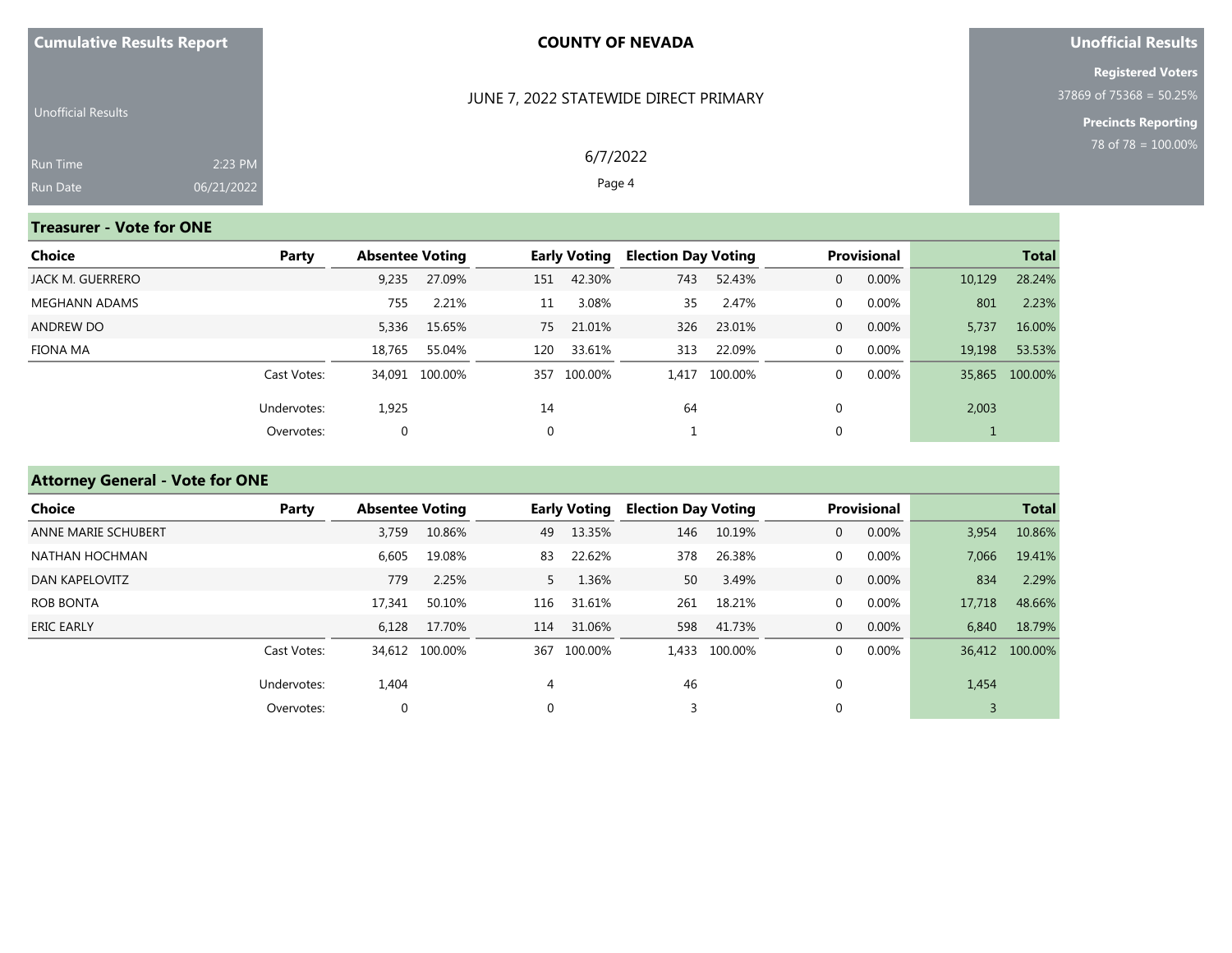#### JUNE 7, 2022 STATEWIDE DIRECT PRIMARY

6/7/2022 Page 5

#### **Unofficial Results**

**Registered Voters** 37869 of 75368 = 50.25%

> **Precincts Reporting** 78 of 78 = 100.00%

| <b>Unofficial Results</b> |            |  |
|---------------------------|------------|--|
| <b>Run Time</b>           | $2:23$ PM  |  |
| <b>Run Date</b>           | 06/21/2022 |  |

#### **Insurance Commissioner - Vote for ONE**

| <b>Choice</b>              | Party       | <b>Absentee Voting</b> |         |                 | <b>Early Voting</b> | <b>Election Day Voting</b> |         |                | <b>Provisional</b> |        | <b>Total</b> |
|----------------------------|-------------|------------------------|---------|-----------------|---------------------|----------------------------|---------|----------------|--------------------|--------|--------------|
| NATHALIE HRIZI             |             | 610                    | 1.82%   | 10              | 2.80%               | 24                         | 1.71%   | $\mathbf{0}$   | 0.00%              | 644    | 1.82%        |
| ROBERT HOWELL              |             | 6,647                  | 19.81%  | 114             | 31.93%              | 517                        | 36.82%  | $\overline{0}$ | 0.00%              | 7,278  | 20.60%       |
| <b>GREG CONLON</b>         |             | 5,888                  | 17.54%  | 91              | 25.49%              | 400                        | 28.49%  | 0              | 0.00%              | 6,379  | 18.06%       |
| <b>VERONIKA FIMBRES</b>    |             | 672                    | 2.00%   | 6               | 1.68%               | 36                         | 2.56%   | $\mathbf{0}$   | 0.00%              | 714    | 2.02%        |
| RICARDO LARA               |             | 11,514                 | 34.31%  | 77              | 21.57%              | 175                        | 12.46%  | 0              | 0.00%              | 11,766 | 33.31%       |
| <b>MARC LEVINE</b>         |             | 5,667                  | 16.89%  | 32 <sup>2</sup> | 8.96%               | 89                         | 6.34%   | $\overline{0}$ | 0.00%              | 5,788  | 16.39%       |
| <b>VINSON EUGENE ALLEN</b> |             | 1,660                  | 4.95%   | 11              | 3.08%               | 64                         | 4.56%   | $\overline{0}$ | 0.00%              | 1,735  | 4.91%        |
| JASPER "JAY" JACKSON       |             | 339                    | 1.01%   | $\mathbf{3}$    | 0.84%               | 5                          | 0.36%   | $\overline{0}$ | 0.00%              | 347    | 0.98%        |
| ROBERT J. MOLNAR           |             | 565                    | 1.68%   | 13              | 3.64%               | 94                         | 6.70%   | $\mathbf{0}$   | 0.00%              | 672    | 1.90%        |
|                            | Cast Votes: | 33,562                 | 100.00% | 357             | 100.00%             | 1,404                      | 100.00% | $\mathbf 0$    | 0.00%              | 35,323 | 100.00%      |
|                            | Undervotes: | 2,454                  |         | 14              |                     | 77                         |         | $\mathbf 0$    |                    | 2,545  |              |
|                            | Overvotes:  | 0                      |         | $\mathbf 0$     |                     |                            |         | $\mathbf 0$    |                    |        |              |

#### **Board of Equalization Member District 1 - Vote for ONE**

| <b>Choice</b>        | Party       | <b>Absentee Voting</b> |                |              | <b>Early Voting</b> | <b>Election Day Voting</b> |               |              | <b>Provisional</b> |        | <b>Total</b>   |
|----------------------|-------------|------------------------|----------------|--------------|---------------------|----------------------------|---------------|--------------|--------------------|--------|----------------|
| NADER SHAHATIT       |             | 3,832                  | 11.62%         | 34           | 9.47%               | 76                         | 5.46%         | $\mathbf{0}$ | 0.00%              | 3,942  | 11.35%         |
| <b>TED GAINES</b>    |             | 15,264                 | 46.28%         | 235          | 65.46%              | 1,080                      | 77.59%        | $\mathbf{0}$ | 0.00%              | 16,579 | 47.73%         |
| JOSE S. ALTAMIRANO   |             | 6,751                  | 20.47%         | 40           | 11.14%              | 112                        | 8.05%         | $\mathbf{0}$ | 0.00%              | 6,903  | 19.87%         |
| <b>BRADEN MURPHY</b> |             | 7.137                  | 21.64%         | 50           | 13.93%              | 124                        | 8.91%         | $\mathbf{0}$ | $0.00\%$           | 7,311  | 21.05%         |
|                      | Cast Votes: |                        | 32,984 100.00% |              | 359 100.00%         |                            | 1,392 100.00% | $\Omega$     | 0.00%              |        | 34,735 100.00% |
|                      | Undervotes: | 3,032                  |                | 12           |                     | 88                         |               | $\Omega$     |                    | 3,132  |                |
|                      | Overvotes:  | 0                      |                | $\mathbf{0}$ |                     |                            |               | 0            |                    |        |                |

|                    | United States Senator (Full Term) - Vote for ONE |                        |       |  |                                         |  |             |  |       |       |       |  |  |
|--------------------|--------------------------------------------------|------------------------|-------|--|-----------------------------------------|--|-------------|--|-------|-------|-------|--|--|
| Choice             | Party                                            | <b>Absentee Voting</b> |       |  | <b>Early Voting Election Day Voting</b> |  | Provisional |  |       | Total |       |  |  |
| <b>CHUCK SMITH</b> |                                                  | 2.624                  | 7.62% |  | 37 10.39%                               |  | 208 14.75%  |  | 0.00% | 2.869 | 7.92% |  |  |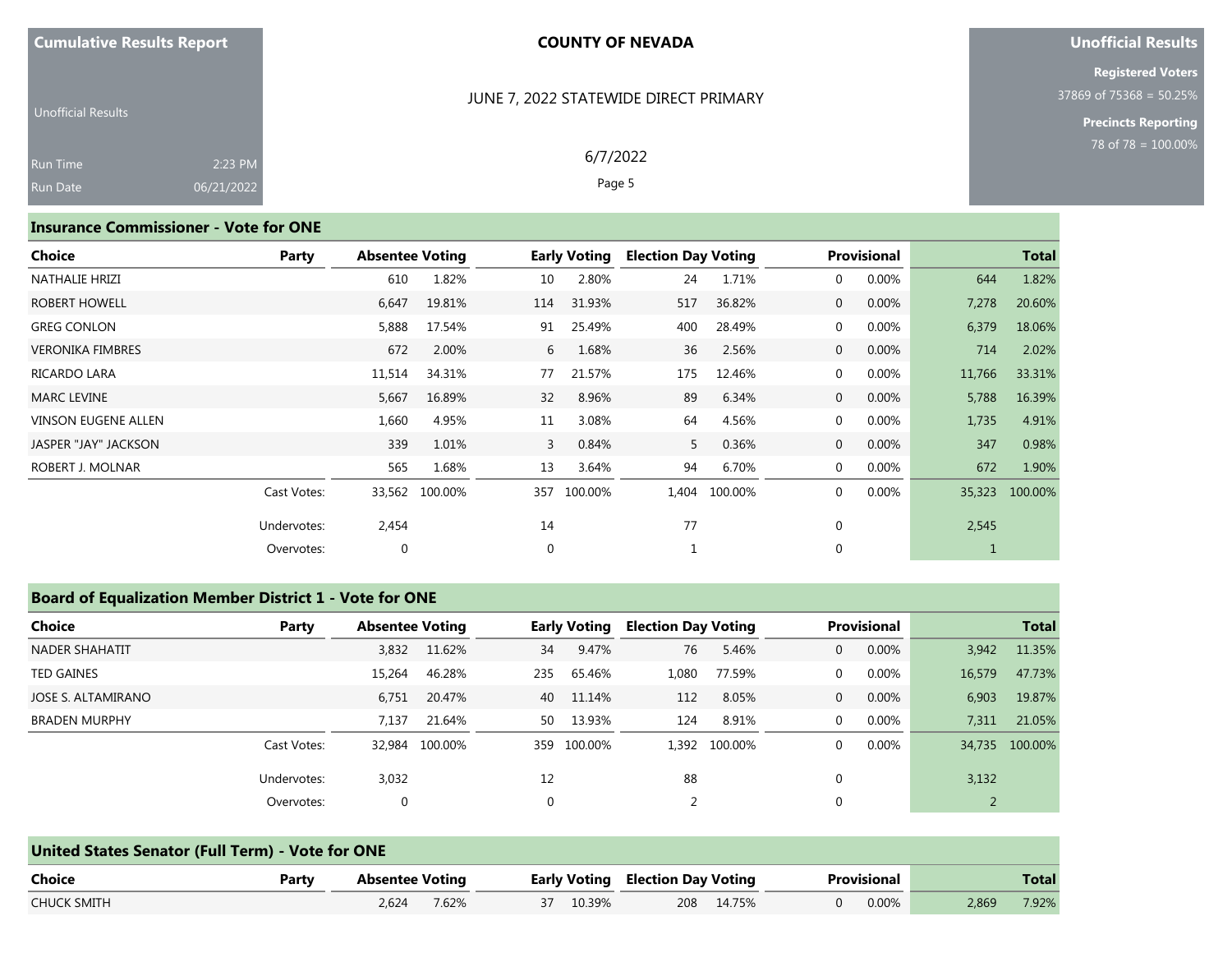#### **Unofficial Results**

**Registered Voters** 37869 of 75368 = 50.25%

> **Precincts Reporting** 78 of 78 = 100.00%

Unofficial Results Run Time Run Date 2:23 PM 06/21/2022

## JUNE 7, 2022 STATEWIDE DIRECT PRIMARY

6/7/2022 Page 6

| <b>United States Senator (Full Term) - Vote for ONE</b> |             |                        |         |                |                     |                            |         |                            |                |              |
|---------------------------------------------------------|-------------|------------------------|---------|----------------|---------------------|----------------------------|---------|----------------------------|----------------|--------------|
| <b>Choice</b>                                           | Party       | <b>Absentee Voting</b> |         |                | <b>Early Voting</b> | <b>Election Day Voting</b> |         | <b>Provisional</b>         |                | <b>Total</b> |
| JOHN THOMPSON PARKER                                    |             | 350                    | 1.02%   | 3              | 0.84%               | 9                          | 0.64%   | 0.00%<br>$\mathbf{0}$      | 362            | 1.00%        |
| ALEX PADILLA                                            |             | 17,979                 | 52.18%  | 115            | 32.30%              | 281                        | 19.93%  | $\overline{0}$<br>$0.00\%$ | 18,375         | 50.73%       |
| <b>ENRIQUE PETRIS</b>                                   |             | 83                     | 0.24%   | 2              | 0.56%               | 5                          | 0.35%   | 0.00%<br>$\mathbf{0}$      | 90             | 0.25%        |
| OBAIDUL HUO PIRJADA                                     |             | 79                     | 0.23%   | $\mathbf{0}$   | 0.00%               | 6                          | 0.43%   | $\mathbf 0$<br>0.00%       | 85             | 0.23%        |
| DOUGLAS HOWARD PIERCE                                   |             | 506                    | 1.47%   | 8              | 2.25%               | 16                         | 1.13%   | 0.00%<br>$\mathbf 0$       | 530            | 1.46%        |
| <b>MYRON L. HALL</b>                                    |             | 264                    | 0.77%   | 3              | 0.84%               | 13                         | 0.92%   | 0.00%<br>$\mathbf 0$       | 280            | 0.77%        |
| <b>TIMOTHY J URSICH</b>                                 |             | 175                    | 0.51%   | 2              | 0.56%               | 1                          | 0.07%   | 0<br>0.00%                 | 178            | 0.49%        |
| <b>JAMES "HENK" CONN</b>                                |             | 248                    | 0.72%   | 3              | 0.84%               | 9                          | 0.64%   | 0.00%<br>$\mathbf 0$       | 260            | 0.72%        |
| DON J. GRUNDMANN                                        |             | 66                     | 0.19%   | $\mathbf{1}$   | 0.28%               | $\overline{7}$             | 0.50%   | $\mathbf 0$<br>0.00%       | 74             | 0.20%        |
| <b>ELEANOR GARCIA</b>                                   |             | 142                    | 0.41%   | $\mathbf{1}$   | 0.28%               | 7                          | 0.50%   | 0.00%<br>$\mathbf 0$       | 150            | 0.41%        |
| ROBERT GEORGE LUCERO, JR                                |             | 122                    | 0.35%   | 4              | 1.12%               | 11                         | 0.78%   | $0.00\%$<br>0              | 137            | 0.38%        |
| SARAH SUN LIEW                                          |             | 206                    | 0.60%   | 2              | 0.56%               | 12                         | 0.85%   | 0.00%<br>$\mathbf 0$       | 220            | 0.61%        |
| DAPHNE BRADFORD                                         |             | 117                    | 0.34%   | 2              | 0.56%               | $\mathbf 0$                | 0.00%   | 0.00%<br>$\mathbf 0$       | 119            | 0.33%        |
| JAMES P. BRADLEY                                        |             | 789                    | 2.29%   | 11             | 3.09%               | 49                         | 3.48%   | 0.00%<br>$\mathbf 0$       | 849            | 2.34%        |
| AKINYEMI AGBEDE                                         |             | 155                    | 0.45%   | $\overline{3}$ | 0.84%               | 7                          | 0.50%   | 0<br>0.00%                 | 165            | 0.46%        |
| <b>JON ELIST</b>                                        |             | 1,861                  | 5.40%   | 24             | 6.74%               | 120                        | 8.51%   | $\mathbf 0$<br>0.00%       | 2,005          | 5.54%        |
| PAMELA ELIZONDO                                         |             | 109                    | 0.32%   | $\mathbf{0}$   | 0.00%               | 12                         | 0.85%   | 0.00%<br>0                 | 121            | 0.33%        |
| DAN O'DOWD                                              |             | 114                    | 0.33%   | $\mathbf 0$    | 0.00%               | 5                          | 0.35%   | $\mathbf 0$<br>0.00%       | 119            | 0.33%        |
| <b>CORDIE WILLIAMS</b>                                  |             | 1,364                  | 3.96%   | 14             | 3.93%               | 144                        | 10.21%  | 0.00%<br>$\mathbf 0$       | 1,522          | 4.20%        |
| DEON D. JENKINS                                         |             | 13                     | 0.04%   | $\mathbf{0}$   | 0.00%               | $\mathbf{0}$               | 0.00%   | 0.00%<br>$\overline{0}$    | 13             | 0.04%        |
| CARLOS GUILLERMO TAPIA                                  |             | 30                     | 0.09%   | $\mathbf{0}$   | 0.00%               | 3                          | 0.21%   | $\mathbf 0$<br>0.00%       | 33             | 0.09%        |
| <b>MARK P. MEUSER</b>                                   |             | 7,058                  | 20.49%  | 121            | 33.99%              | 485                        | 34.40%  | $\mathbf{0}$<br>0.00%      | 7,664          | 21.16%       |
| Irene Ratliff (W)                                       |             | $\boldsymbol{0}$       | 0.00%   | $\mathbf{0}$   | 0.00%               | $\mathbf{0}$               | 0.00%   | 0.00%<br>$\mathbf 0$       | $\overline{0}$ | 0.00%        |
| Lijun (Lily) Zhou (W)                                   |             | $\mathbf{0}$           | 0.00%   | $\mathbf{0}$   | 0.00%               | $\mathbf 0$                | 0.00%   | $\mathbf 0$<br>0.00%       | $\mathbf{0}$   | 0.00%        |
| Marc Alexander Roth (W)                                 |             | $\mathbf{0}$           | 0.00%   | $\mathbf 0$    | 0.00%               | $\mathbf 0$                | 0.00%   | 0<br>0.00%                 | $\mathbf{0}$   | 0.00%        |
| Mark A. Ruzon (W)                                       |             | $\Omega$               | 0.00%   | $\Omega$       | 0.00%               | $\mathbf{0}$               | 0.00%   | 0.00%<br>$\overline{0}$    | $\overline{0}$ | 0.00%        |
|                                                         | Cast Votes: | 34,454                 | 100.00% | 356            | 100.00%             | 1,410                      | 100.00% | $\mathbf{0}$<br>0.00%      | 36,220         | 100.00%      |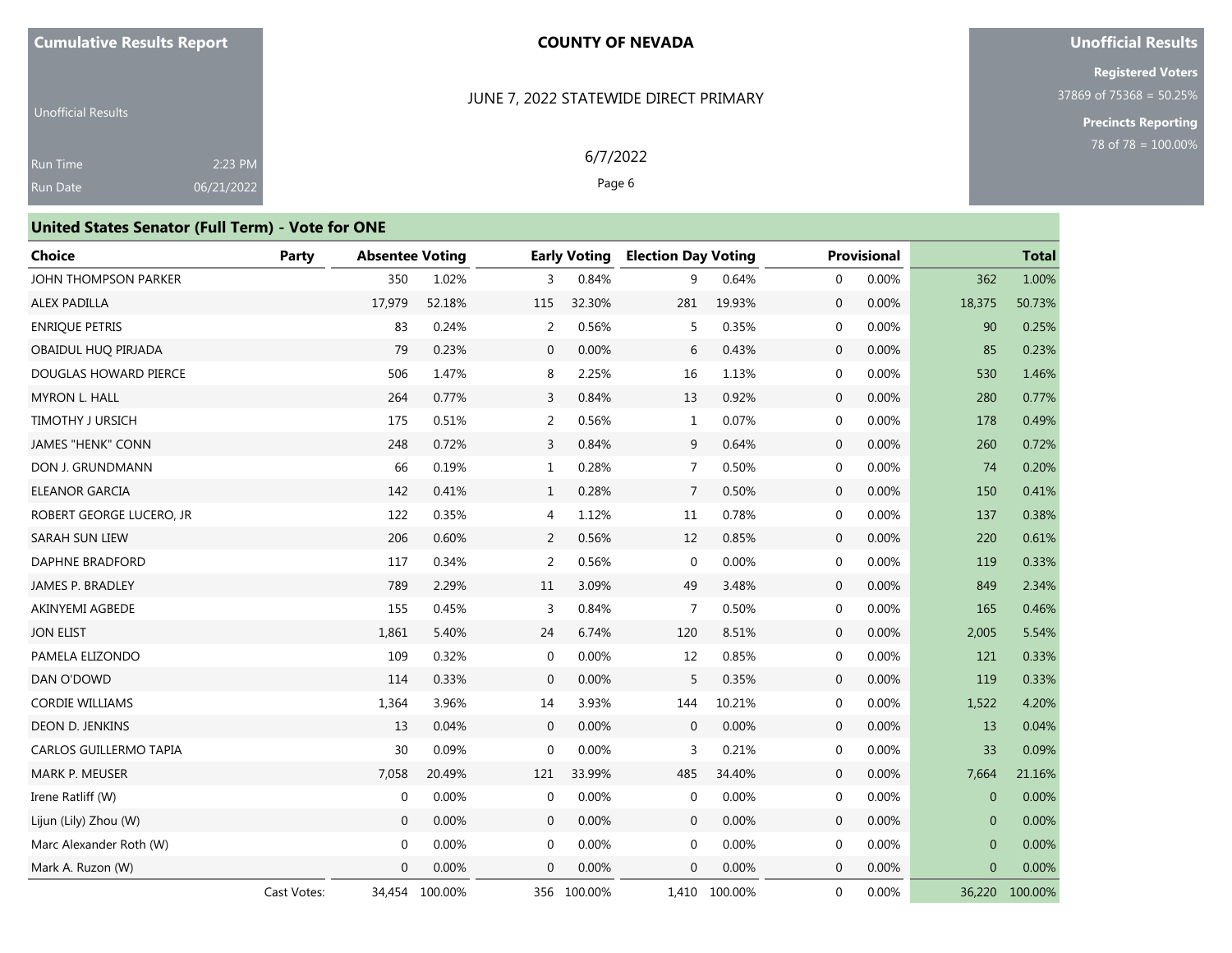| <b>Cumulative Results Report</b> |                           |       | <b>COUNTY OF NEVADA</b>               |          |                            |             | <b>Unofficial Results</b>                                                         |
|----------------------------------|---------------------------|-------|---------------------------------------|----------|----------------------------|-------------|-----------------------------------------------------------------------------------|
| <b>Unofficial Results</b>        |                           |       | JUNE 7, 2022 STATEWIDE DIRECT PRIMARY |          |                            |             | <b>Registered Voters</b><br>37869 of 75368 = 50.25%<br><b>Precincts Reporting</b> |
| Run Time<br>Run Date             | 2:23 PM<br>06/21/2022     |       | 6/7/2022<br>Page 7                    |          | 78 of 78 = $100.00\%$      |             |                                                                                   |
|                                  | Undervotes:<br>Overvotes: | 1,554 | q                                     | 33<br>39 | $\mathbf 0$<br>$\mathbf 0$ | 1,592<br>49 |                                                                                   |

# **United States Senator (Partial/Unexpired Term) - Vote for ONE**

| <b>Choice</b>            | Party       | <b>Absentee Voting</b> |         |              | <b>Early Voting</b> | <b>Election Day Voting</b> |         |                | <b>Provisional</b> |              | <b>Total</b> |
|--------------------------|-------------|------------------------|---------|--------------|---------------------|----------------------------|---------|----------------|--------------------|--------------|--------------|
| <b>ALEX PADILLA</b>      |             | 17,900                 | 52.08%  | 111          | 31.09%              | 292                        | 20.67%  | $\mathbf{0}$   | 0.00%              | 18,303       | 50.64%       |
| <b>MYRON L. HALL</b>     |             | 853                    | 2.48%   | 9            | 2.52%               | 67                         | 4.74%   | $\mathbf 0$    | 0.00%              | 929          | 2.57%        |
| TIMOTHY URSICH JR.       |             | 1,184                  | 3.44%   | 12           | 3.36%               | 25                         | 1.77%   | 0              | 0.00%              | 1,221        | 3.38%        |
| DAPHNE BRADFORD          |             | 508                    | 1.48%   | 7            | 1.96%               | 20                         | 1.42%   | $\mathbf{0}$   | 0.00%              | 535          | 1.48%        |
| <b>JAMES P. BRADLEY</b>  |             | 1,755                  | 5.11%   | 25           | 7.00%               | 128                        | 9.06%   | $\mathbf{0}$   | 0.00%              | 1,908        | 5.28%        |
| <b>JON ELIST</b>         |             | 2,423                  | 7.05%   | 35           | 9.80%               | 139                        | 9.84%   | $\overline{0}$ | 0.00%              | 2,597        | 7.19%        |
| DAN O'DOWD               |             | 375                    | 1.09%   | 5            | 1.40%               | 8                          | 0.57%   | 0              | 0.00%              | 388          | 1.07%        |
| <b>MARK P. MEUSER</b>    |             | 9,374                  | 27.27%  | 153          | 42.86%              | 734                        | 51.95%  | $\mathbf{0}$   | 0.00%              | 10,261       | 28.39%       |
| Irene Ratliff (W)        |             | $\mathbf 0$            | 0.00%   | $\mathbf{0}$ | 0.00%               | 0                          | 0.00%   | $\mathbf 0$    | 0.00%              | $\mathbf{0}$ | 0.00%        |
| John Thompson Parker (W) |             | $\mathbf{0}$           | 0.00%   | $\mathbf{0}$ | 0.00%               | $\overline{0}$             | 0.00%   | $\overline{0}$ | 0.00%              | $\mathbf{0}$ | 0.00%        |
| John Tompson Parker (W)  |             | $\mathbf{1}$           | 0.00%   | $\mathbf{0}$ | 0.00%               | 0                          | 0.00%   | $\mathbf{0}$   | 0.00%              | $\mathbf{1}$ | $0.00\%$     |
|                          | Cast Votes: | 34,373                 | 100.00% | 357          | 100.00%             | 1,413                      | 100.00% | 0              | 0.00%              | 36,143       | 100.00%      |
|                          | Undervotes: | 1,636                  |         | 13           |                     | 68                         |         | $\mathbf 0$    |                    | 1,717        |              |
|                          | Overvotes:  | $\mathbf{0}$           |         | $\mathbf{0}$ |                     |                            |         | 0              |                    |              |              |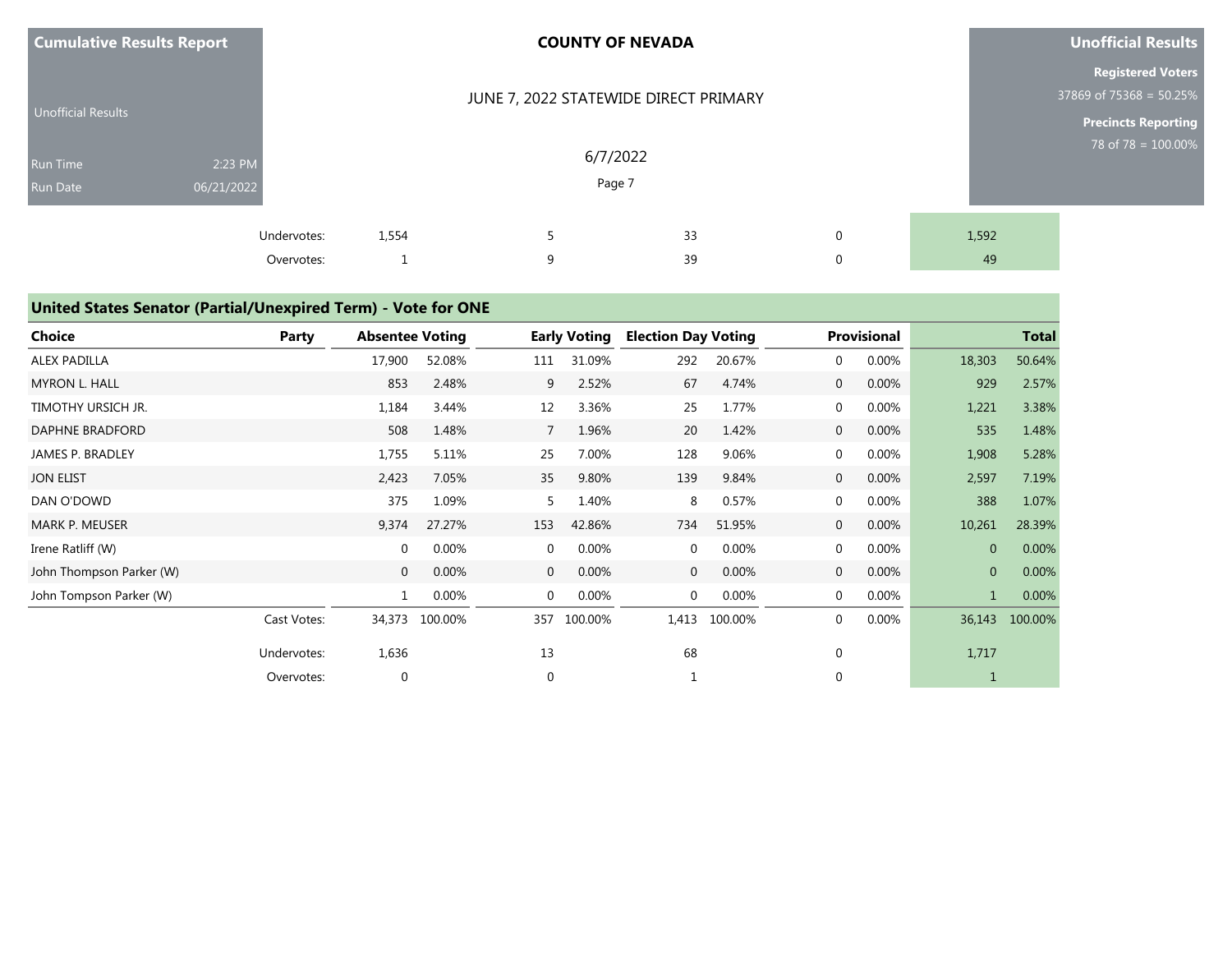| <b>Cumulative Results Report</b> |  |  |
|----------------------------------|--|--|
|                                  |  |  |

#### **Unofficial Results**

**Registered Voters** 37869 of 75368 = 50.25%

> **Precincts Reporting** 78 of 78 = 100.00%

| <b>Unofficial Results</b> |            |  |
|---------------------------|------------|--|
| <b>Run Time</b>           | $2:23$ PM  |  |
| <b>Run Date</b>           | 06/21/2022 |  |

6/7/2022

JUNE 7, 2022 STATEWIDE DIRECT PRIMARY

Page 8

# **House of Representatives of the United States District 3 - Vote for ONE**

| Choice              | Party       | <b>Absentee Voting</b> |                |     | <b>Early Voting</b> | <b>Election Day Voting</b> |               |              | <b>Provisional</b> |                | <b>Total</b>   |
|---------------------|-------------|------------------------|----------------|-----|---------------------|----------------------------|---------------|--------------|--------------------|----------------|----------------|
| DAVID PETERSON      |             | 2,291                  | 6.59%          | 19  | 5.15%               | 58                         | 4.02%         | $\mathbf{0}$ | 0.00%              | 2,368          | 6.47%          |
| <b>KEVIN KILEY</b>  |             | 10,535                 | 30.29%         | 177 | 47.97%              | 785                        | 54.36%        | $\Omega$     | 0.00%              | 11,497         | 31.41%         |
| SCOTT JONES         |             | 4.785                  | 13.76%         | 56  | 15.18%              | 323                        | 22.37%        | $\Omega$     | 0.00%              | 5.164          | 14.11%         |
| <b>KERMIT JONES</b> |             | 17.175                 | 49.37%         | 117 | 31.71%              | 278                        | 19.25%        | $\Omega$     | $0.00\%$           | 17,570         | 48.01%         |
|                     | Cast Votes: |                        | 34,786 100.00% |     | 369 100.00%         |                            | 1,444 100.00% | $\Omega$     | 0.00%              |                | 36,599 100.00% |
|                     | Undervotes: | 1,223                  |                |     |                     | 38                         |               |              |                    | 1,262          |                |
|                     | Overvotes:  | 0                      |                | 0   |                     | 0                          |               |              |                    | $\overline{0}$ |                |

# **State Senate District 4 - Vote for ONE**

| Choice                    | Party       | <b>Absentee Voting</b> |         |                | <b>Early Voting</b> | <b>Election Day Voting</b> |         |                  | <b>Provisional</b> |              | <b>Total</b>  |
|---------------------------|-------------|------------------------|---------|----------------|---------------------|----------------------------|---------|------------------|--------------------|--------------|---------------|
| <b>JEFF MCKAY</b>         |             | 442                    | 9.90%   | 10             | 21.28%              | 43                         | 22.51%  | $\mathbf 0$      | 0.00%              | 495          | 10.53%        |
| <b>STEVEN C BAILEY</b>    |             | 304                    | 6.81%   | 10             | 21.28%              | 37                         | 19.37%  | $\mathbf 0$      | 0.00%              | 351          | 7.46%         |
| <b>JOLENE REHANA DALY</b> |             | 61                     | 1.37%   | $\overline{0}$ | 0.00%               | 9                          | 4.71%   | $\overline{0}$   | 0.00%              | 70           | 1.49%         |
| <b>MICHAEL GORDON</b>     |             | 39                     | 0.87%   | $\overline{0}$ | 0.00%               | 4                          | 2.09%   | $\mathbf 0$      | 0.00%              | 43           | 0.91%         |
| <b>JACK GRIFFITH</b>      |             | 89                     | 1.99%   | 2              | 4.26%               | 8                          | 4.19%   | $\mathbf{0}$     | 0.00%              | 99           | 2.11%         |
| MARIE ALVARADO-GIL        |             | 1,348                  | 30.20%  | 14             | 29.79%              | 37                         | 19.37%  | $\mathbf{0}$     | 0.00%              | 1,399        | 29.75%        |
| <b>TIM ROBERTSON</b>      |             | 1,886                  | 42.25%  | 8              | 17.02%              | 32                         | 16.75%  | $\overline{0}$   | 0.00%              | 1,926        | 40.96%        |
| <b>GEORGE RADANOVICH</b>  |             | 295                    | 6.61%   | 3              | 6.38%               | 21                         | 10.99%  | $\mathbf{0}$     | 0.00%              | 319          | 6.78%         |
|                           | Cast Votes: | 4,464                  | 100.00% | 47             | 100.00%             | 191                        | 100.00% | $\mathbf{0}$     | 0.00%              |              | 4,702 100.00% |
|                           | Undervotes: | 468                    |         |                |                     | 11                         |         | $\mathbf 0$      |                    | 480          |               |
|                           | Overvotes:  | $\boldsymbol{0}$       |         | $\mathbf 0$    |                     | 0                          |         | $\boldsymbol{0}$ |                    | $\mathbf{0}$ |               |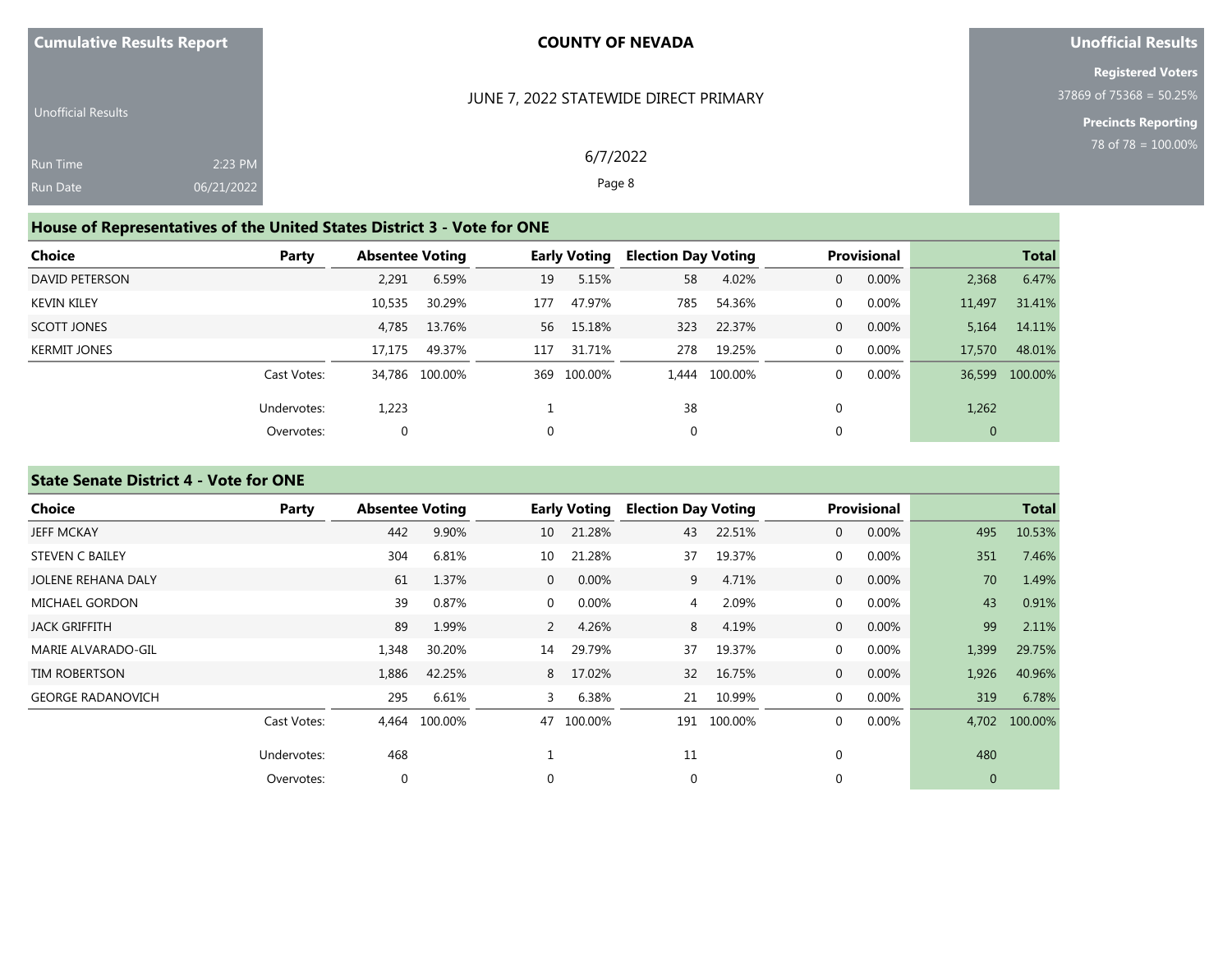| <b>Cumulative Results Report</b> |  |  |  |  |
|----------------------------------|--|--|--|--|
|----------------------------------|--|--|--|--|

#### **Unofficial Results**

**Registered Voters** 37869 of 75368 = 50.25%

> **Precincts Reporting** 78 of 78 = 100.00%

| <b>Unofficial Results</b> |            |
|---------------------------|------------|
| <b>Run Time</b>           | $2:23$ PM  |
| <b>Run Date</b>           | 06/21/2022 |

6/7/2022

JUNE 7, 2022 STATEWIDE DIRECT PRIMARY

Page 9

## **State Assembly Member District 1 - Vote for ONE**

| Choice                      | Party       | <b>Absentee Voting</b> |                |     | <b>Early Voting</b> | <b>Election Day Voting</b> |               |          | <b>Provisional</b> |        | <b>Total</b>   |
|-----------------------------|-------------|------------------------|----------------|-----|---------------------|----------------------------|---------------|----------|--------------------|--------|----------------|
| <b>JOSHUA BROWN</b>         |             | 654                    | 1.92%          | 8   | 2.20%               | 31                         | 2.15%         | 0        | 0.00%              | 693    | 1.93%          |
| <b>BELLE STARR SANDWITH</b> |             | 16,644                 | 48.75%         | 116 | 31.96%              | 280                        | 19.46%        | $\Omega$ | 0.00%              | 17,040 | 47.40%         |
| <b>MEGAN DAHLE</b>          |             | 12.773                 | 37.41%         | 162 | 44.63%              | 815                        | 56.64%        | 0        | 0.00%              | 13,750 | 38.25%         |
| <b>KELLY TANNER</b>         |             | 4.074                  | 11.93%         | 77  | 21.21%              | 313                        | 21.75%        | 0        | 0.00%              | 4.464  | 12.42%         |
|                             | Cast Votes: |                        | 34,145 100.00% |     | 363 100.00%         |                            | 1,439 100.00% |          | 0.00%              |        | 35,947 100.00% |
|                             | Undervotes: | 1,864                  |                |     |                     | 42                         |               |          |                    | 1,913  |                |
|                             | Overvotes:  | $\mathbf 0$            |                |     |                     |                            |               |          |                    |        |                |

## **Superintendent of Public Instruction - Vote for ONE**

| <b>Choice</b>              | Party       | <b>Absentee Voting</b> |         |     | <b>Early Voting</b> | <b>Election Day Voting</b> |         |                | <b>Provisional</b> |        | <b>Total</b>   |
|----------------------------|-------------|------------------------|---------|-----|---------------------|----------------------------|---------|----------------|--------------------|--------|----------------|
| LANCE RAY CHRISTENSEN      |             | 5,724                  | 18.63%  | 101 | 30.42%              | 420                        | 33.73%  | $\mathbf{0}$   | 0.00%              | 6,245  | 19.34%         |
| <b>JOSEPH GUY CAMPBELL</b> |             | 1,375                  | 4.48%   | 13  | 3.92%               | 90                         | 7.23%   | $\mathbf 0$    | $0.00\%$           | 1,478  | 4.58%          |
| <b>JIM GIBSON</b>          |             | 1,635                  | 5.32%   | 29  | 8.73%               | 217                        | 17.43%  | $\overline{0}$ | 0.00%              | 1,881  | 5.82%          |
| AINYE E. LONG              |             | 2,839                  | 9.24%   | 29  | 8.73%               | 103                        | 8.27%   | $\mathbf{0}$   | 0.00%              | 2,971  | 9.20%          |
| <b>MARCO AMARAL</b>        |             | 2,224                  | 7.24%   | 21  | 6.33%               | 74                         | 5.94%   | $\mathbf{0}$   | 0.00%              | 2,319  | 7.18%          |
| <b>GEORGE YANG</b>         |             | 2,357                  | 7.67%   | 45  | 13.55%              | 134                        | 10.76%  | $\mathbf{0}$   | $0.00\%$           | 2,536  | 7.85%          |
| TONY K. THURMOND           |             | 14,565                 | 47.41%  | 94  | 28.31%              | 207                        | 16.63%  | $\mathbf 0$    | 0.00%              | 14,866 | 46.03%         |
|                            | Cast Votes: | 30.719                 | 100.00% |     | 332 100.00%         | 1.245                      | 100.00% | $\mathbf 0$    | 0.00%              |        | 32,296 100.00% |
|                            | Undervotes: | 5,290                  |         | 37  |                     | 236                        |         | $\mathbf 0$    |                    | 5,563  |                |
|                            | Overvotes:  | $\mathbf 0$            |         |     |                     |                            |         | $\mathbf 0$    |                    | 2      |                |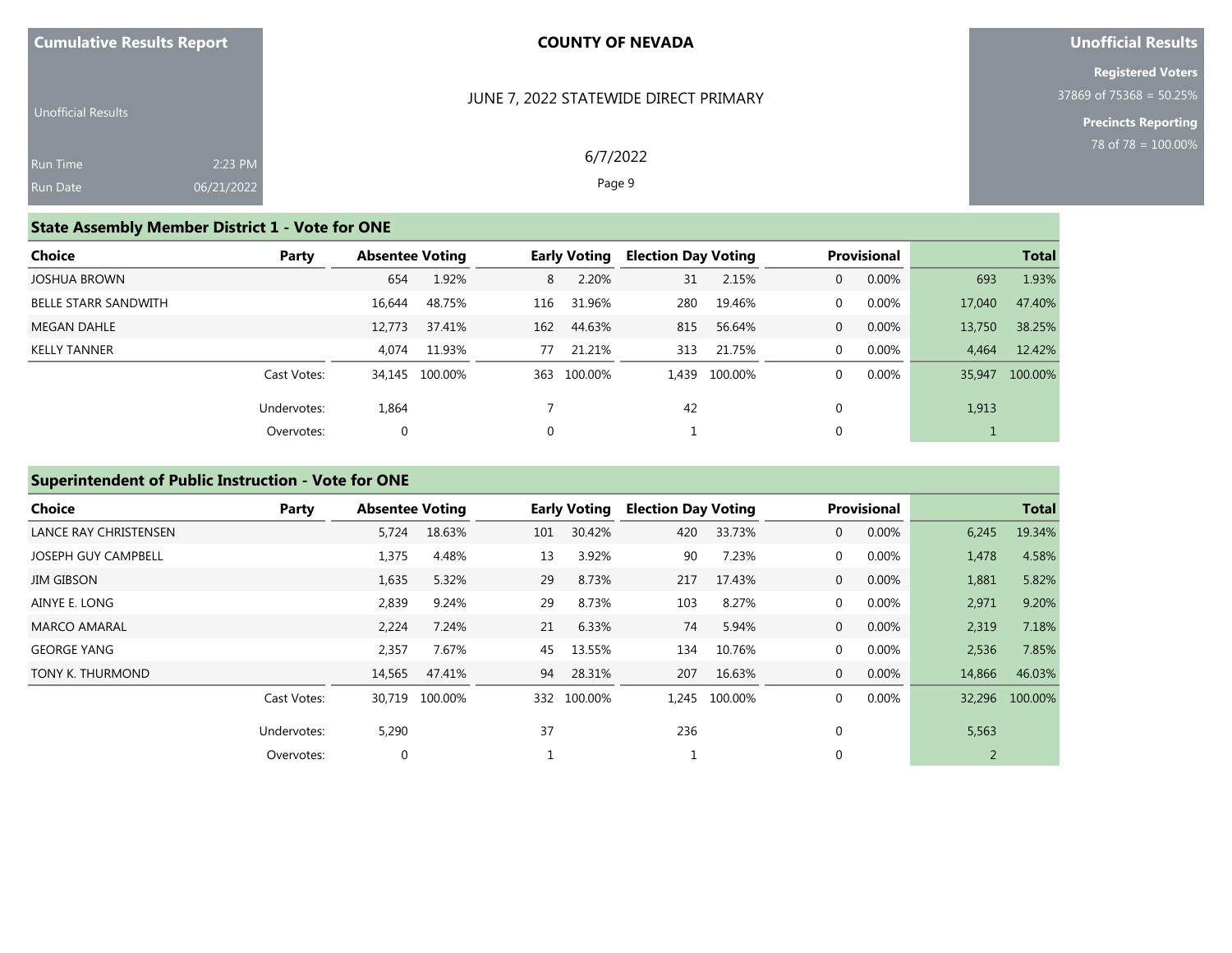| <b>Cumulative Results Report</b> |                       | <b>COUNTY OF NEVADA</b>               | Unofficial Results                                                                |
|----------------------------------|-----------------------|---------------------------------------|-----------------------------------------------------------------------------------|
| <b>Unofficial Results</b>        |                       | JUNE 7, 2022 STATEWIDE DIRECT PRIMARY | <b>Registered Voters</b><br>37869 of 75368 = 50.25%<br><b>Precincts Reporting</b> |
| Run Time<br><b>Run Date</b>      | 2:23 PM<br>06/21/2022 | 6/7/2022<br>Page 10                   | 78 of 78 = 100.00%                                                                |

## **Nevada County Superintendent of Schools - Vote for ONE**

| Choice           | Party       | <b>Absentee Voting</b> | Early Voting | <b>Election Day Voting</b> | Provisional | <b>Total</b>   |
|------------------|-------------|------------------------|--------------|----------------------------|-------------|----------------|
| <b>SCOTT LAY</b> |             | 21,561 100.00%         | 210 100.00%  | 702 100.00%                | 0.00%       | 22,473 100.00% |
|                  | Cast Votes: | 21,561 100.00%         | 210 100.00%  | 702 100.00%                | 0.00%       | 22,473 100.00% |
|                  | Undervotes: | 9,453                  | 112          | 576                        |             | 10,141         |
|                  | Overvotes:  |                        | $\Omega$     |                            |             | $\Omega$       |

## **Placer County Superintendent of Schools - Vote for ONE**

| Choice                        | Party       | <b>Absentee Voting</b> | <b>Early Voting</b> | <b>Election Day Voting</b> | <b>Provisional</b> | <b>Total</b>   |
|-------------------------------|-------------|------------------------|---------------------|----------------------------|--------------------|----------------|
| <b>GAYLE GARBOLINO-MOJICA</b> |             | 2,779 100.00%          | 23 100.00%          | 100.00%<br>113             | 0.00%<br>0         | 2,915 100.00%  |
|                               | Cast Votes: | 2.779 100.00%          | 23 100.00%          | 100.00%<br>113             | $0.00\%$           | 2,915 100.00%  |
|                               | Undervotes: | 2,216                  | 25                  |                            |                    | 2,332          |
|                               | Overvotes:  | 0                      |                     |                            |                    | $\overline{0}$ |

## **County Supervisor District 3 - Vote for ONE**

| Choice                   | Party       |       | <b>Absentee Voting</b> |    | Early Voting |     | <b>Election Day Voting</b> |              | <b>Provisional</b> | <b>Total</b> |         |
|--------------------------|-------------|-------|------------------------|----|--------------|-----|----------------------------|--------------|--------------------|--------------|---------|
| PATTI INGRAM SPENCER     |             | 1.730 | 31.01%                 | 26 | 38.24%       | 83  | 33.07%                     | $\Omega$     | $0.00\%$           | 1,839        | 31.19%  |
| LISA SWARTHOUT           |             | 2.762 | 49.52%                 | 21 | 30.88%       | 68  | 27.09%                     | $\mathbf{0}$ | 0.00%              | 2,851        | 48.35%  |
| <b>VALENTINA MASTERZ</b> |             | 1.086 | 19.47%                 | 21 | 30.88%       | 100 | 39.84%                     | $\Omega$     | $0.00\%$           | 1.207        | 20.47%  |
|                          | Cast Votes: |       | 5.578 100.00%          |    | 68 100.00%   |     | 251 100.00%                | $\Omega$     | 0.00%              | 5,897        | 100.00% |
|                          | Undervotes: | 531   |                        | 4  |              | 15  |                            |              |                    | 550          |         |
|                          | Overvotes:  | 0     |                        |    |              | 0   |                            |              |                    | 0            |         |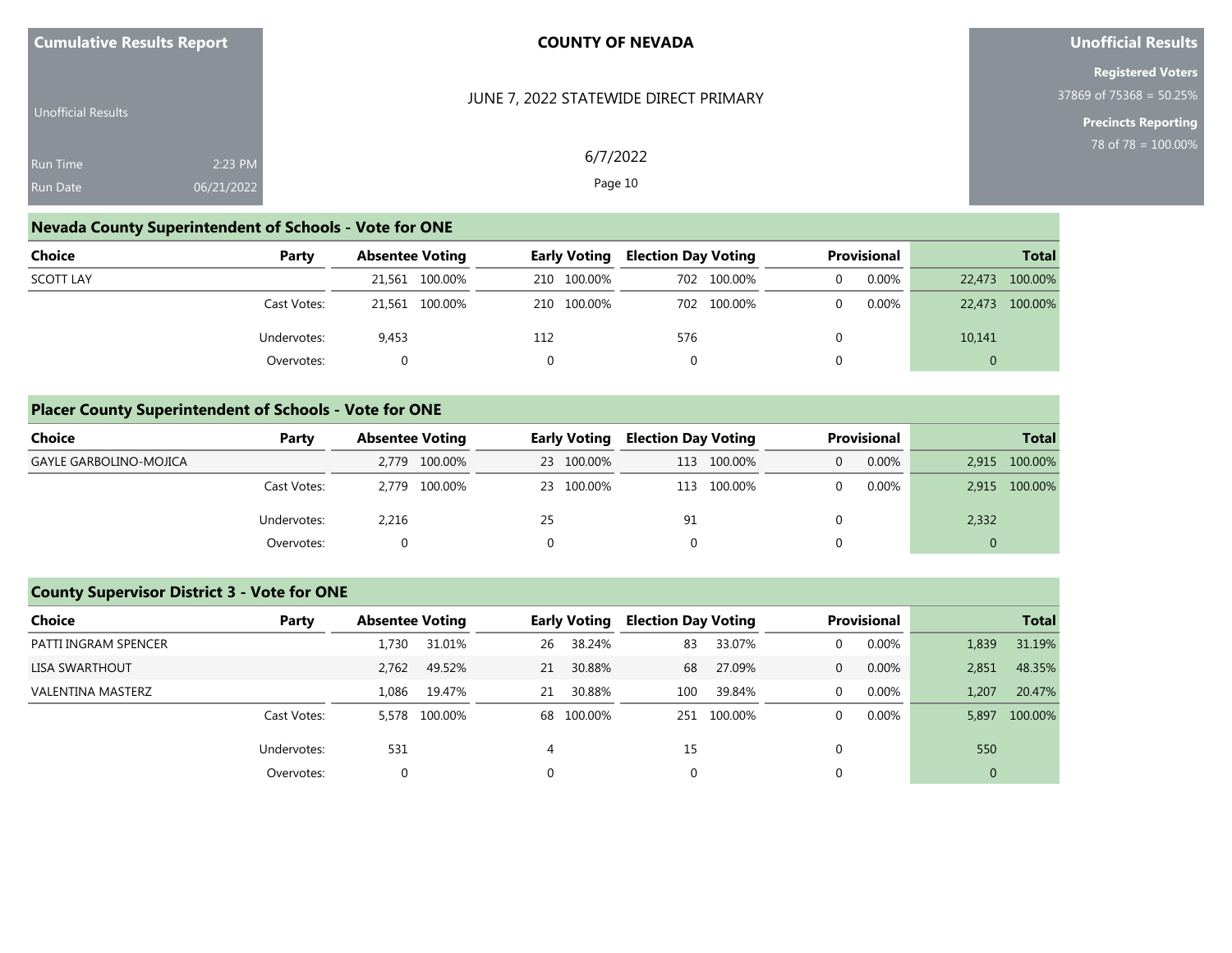| <b>Cumulative Results Report</b> |  |  |
|----------------------------------|--|--|
|----------------------------------|--|--|

## **Unofficial Results**

**Registered Voters** 37869 of 75368 = 50.25%

**Precincts Reporting**

| <b>Unofficial Results</b> |            | JUNE 7, 2022 STATEWIDE DIRECT PRIMARY |
|---------------------------|------------|---------------------------------------|
| <b>Run Time</b>           | 2:23 PM    | 6/7/2022                              |
| <b>Run Date</b>           | 06/21/2022 | Page 11                               |

# **County Supervisor District 4 - Vote for ONE**

| <b>Choice</b>       | Party       | <b>Absentee Voting</b> |         |          | <b>Early Voting</b> |              | <b>Election Day Voting</b> |          | <b>Provisional</b> | <b>Total</b>   |               |
|---------------------|-------------|------------------------|---------|----------|---------------------|--------------|----------------------------|----------|--------------------|----------------|---------------|
| <b>SUSAN HOEK</b>   |             | 5,748                  | 83.70%  | 56       | 74.67%              | 197          | 60.99%                     | 0        | $0.00\%$           | 6,001          | 82.60%        |
| <b>CALVIN CLARK</b> |             | 1,119                  | 16.30%  | 19       | 25.33%              | 126          | 39.01%                     | 0        | $0.00\%$           | 1,264          | 17.40%        |
|                     | Cast Votes: | 6.867                  | 100.00% |          | 75 100.00%          |              | 323 100.00%                | $\Omega$ | 0.00%              |                | 7,265 100.00% |
|                     | Undervotes: | 799                    |         | 4        |                     | 32           |                            |          |                    | 835            |               |
|                     | Overvotes:  | $\Omega$               |         | $\Omega$ |                     | $\mathbf{0}$ |                            | 0        |                    | $\overline{0}$ |               |

#### **Assessor - Vote for ONE**

| Choice                | Party       | <b>Absentee Voting</b> |        |          | <b>Early Voting</b> |     | <b>Election Day Voting</b> |   | <b>Provisional</b> |        | <b>Total</b>   |
|-----------------------|-------------|------------------------|--------|----------|---------------------|-----|----------------------------|---|--------------------|--------|----------------|
| ROLF KLEINHANS        |             | 21,050                 | 71.94% | 223      | 70.57%              | 854 | 71.17%                     | 0 | 0.00%              | 22,127 | 71.89%         |
| <b>GERALD BUSHORE</b> |             | 8.212                  | 28.06% | 93       | 29.43%              | 346 | 28.83%                     |   | 0.00%              | 8,651  | 28.11%         |
|                       | Cast Votes: | 29.262 100.00%         |        |          | 316 100.00%         |     | 1,200 100.00%              |   | 0.00%              |        | 30,778 100.00% |
|                       | Undervotes: | 6.747                  |        | 54       |                     | 281 |                            |   |                    | 7,082  |                |
|                       | Overvotes:  | $\Omega$               |        | $\Omega$ |                     |     |                            |   |                    |        |                |

# **Auditor-Controller - Vote for ONE**

| Choice           | Party       | <b>Absentee Voting</b> |                |     | Early Voting |     | <b>Election Day Voting</b> |                | Provisional | <b>Total</b>   |                |
|------------------|-------------|------------------------|----------------|-----|--------------|-----|----------------------------|----------------|-------------|----------------|----------------|
| <b>GINA WILL</b> |             | 13,548                 | 46.29%         | 86  | 26.96%       | 298 | 24.37%                     | $\overline{0}$ | 0.00%       | 13,932         | 45.22%         |
| ROB TRIBBLE      |             | 15,721                 | 53.71%         | 233 | 73.04%       | 925 | 75.63%                     | $\overline{0}$ | $0.00\%$    | 16,879         | 54.78%         |
|                  | Cast Votes: |                        | 29.269 100.00% |     | 319 100.00%  |     | 1.223 100.00%              |                | 0.00%       |                | 30,811 100.00% |
|                  | Undervotes: | 6,740                  |                | 51  |              | 259 |                            |                |             | 7,050          |                |
|                  | Overvotes:  | $\Omega$               |                |     |              | 0   |                            |                |             | $\overline{0}$ |                |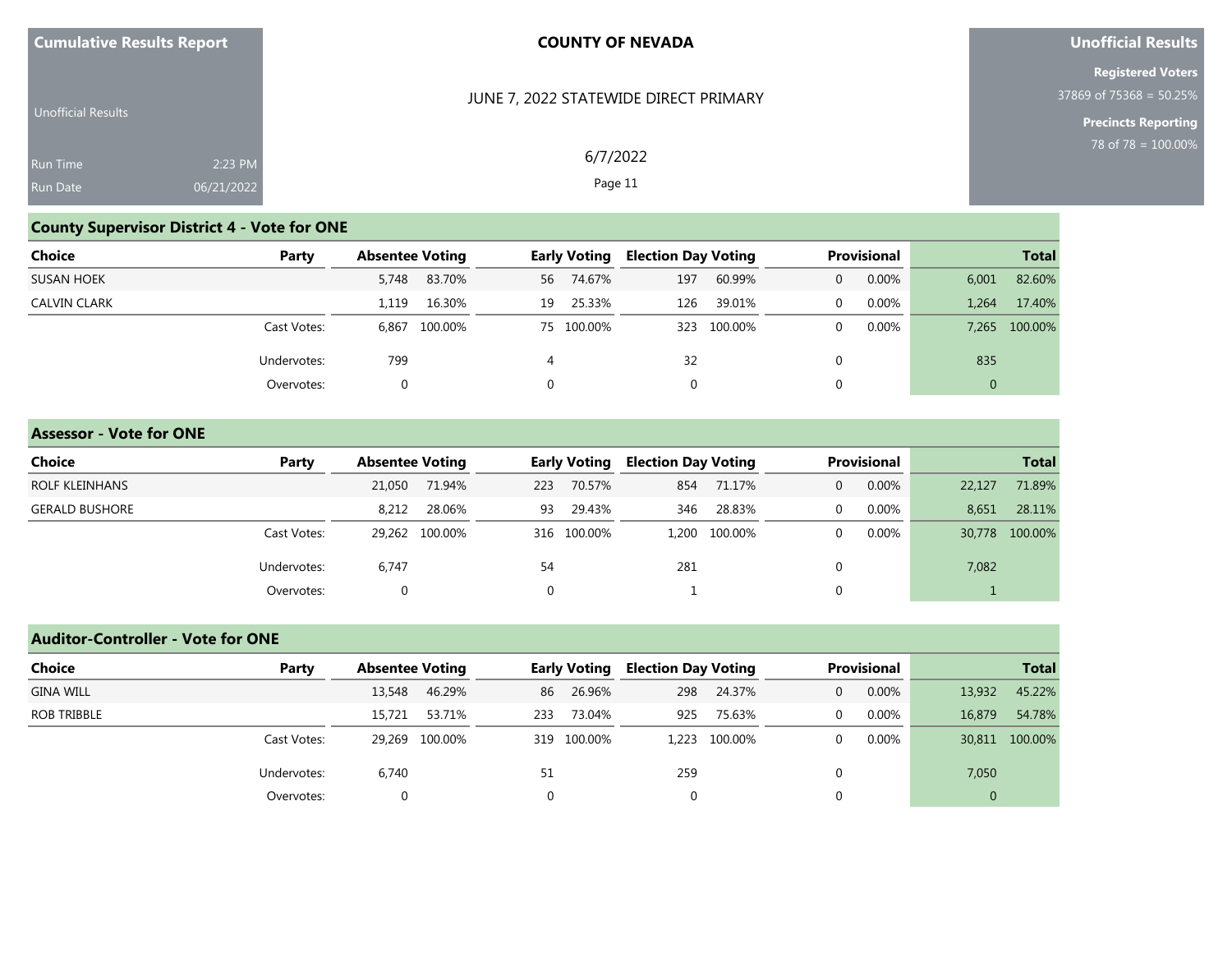| <b>Cumulative Results Report</b> |  |  |
|----------------------------------|--|--|
|                                  |  |  |

#### **Unofficial Results**

**Registered Voters** 37869 of 75368 = 50.25%

> **Precincts Reporting** 78 of 78 = 100.00%

| <b>Unofficial Results</b> |            |
|---------------------------|------------|
|                           |            |
| Run Time                  | 2:23 PM    |
| <b>Run Date</b>           | 06/21/2022 |

## JUNE 7, 2022 STATEWIDE DIRECT PRIMARY

6/7/2022 Page 12

# **Clerk-Recorder/Registrar of Voters - Vote for ONE**

| Choice              | Party       | <b>Absentee Voting</b> |                | <b>Early Voting</b> |             | <b>Election Day Voting</b> |               | <b>Provisional</b> |       | <b>Total</b> |                |
|---------------------|-------------|------------------------|----------------|---------------------|-------------|----------------------------|---------------|--------------------|-------|--------------|----------------|
| <b>PAUL GILBERT</b> |             | 2,551                  | 8.02%          | 42                  | 11.97%      | 338                        | 25.74%        |                    | 0.00% | 2,931        | 8.75%          |
| NATALIE ADONA       |             | 22.093                 | 69.44%         | 169                 | 48.15%      | 471                        | 35.87%        |                    | 0.00% | 22,733       | 67.90%         |
| <b>JASON TEDDER</b> |             | 7.172                  | 22.54%         | 140                 | 39.89%      | 504                        | 38.39%        | $\Omega$           | 0.00% | 7,816        | 23.35%         |
|                     | Cast Votes: |                        | 31,816 100.00% |                     | 351 100.00% |                            | 1,313 100.00% |                    | 0.00% |              | 33,480 100.00% |
|                     | Undervotes: | 4,193                  |                | 19                  |             | 167                        |               |                    |       | 4,379        |                |
|                     | Overvotes:  | $\Omega$               |                | 0                   |             |                            |               |                    |       |              |                |

## **District Attorney - Vote for ONE**

| Choice       | Party       | <b>Absentee Voting</b> | Early Voting | Election Day Voting | <b>Provisional</b> | <b>Total</b>   |  |
|--------------|-------------|------------------------|--------------|---------------------|--------------------|----------------|--|
| JESSE WILSON |             | 24,643 100.00%         | 246 100.00%  | 850 100.00%         | 0.00%<br>0         | 25,739 100.00% |  |
|              | Cast Votes: | 24,643 100.00%         | 246 100.00%  | 850 100.00%         | 0.00%<br>0.        | 25,739 100.00% |  |
|              | Undervotes: | 11,366                 | 124          | 631                 | 0                  | 12,121         |  |
|              | Overvotes:  | $\Omega$               |              |                     | $\Omega$           |                |  |

## **Sheriff/Coroner/Public Administrator - Vote for ONE**

| Choice       | Party       | <b>Absentee Voting</b> | <b>Early Voting</b> | <b>Election Day Voting</b> | <b>Provisional</b> | <b>Total</b>      |  |
|--------------|-------------|------------------------|---------------------|----------------------------|--------------------|-------------------|--|
| SHANNAN MOON |             | 26,208 100.00%         | 257 100.00%         | 842 100.00%                | $0.00\%$           | 100.00%<br>27,307 |  |
|              | Cast Votes: | 26,208 100.00%         | 257 100.00%         | 842 100.00%                | 0.00%              | 27,307 100.00%    |  |
|              | Undervotes: | 9,801                  | 112                 | 638                        |                    | 10,551            |  |
|              | Overvotes:  |                        |                     |                            |                    |                   |  |